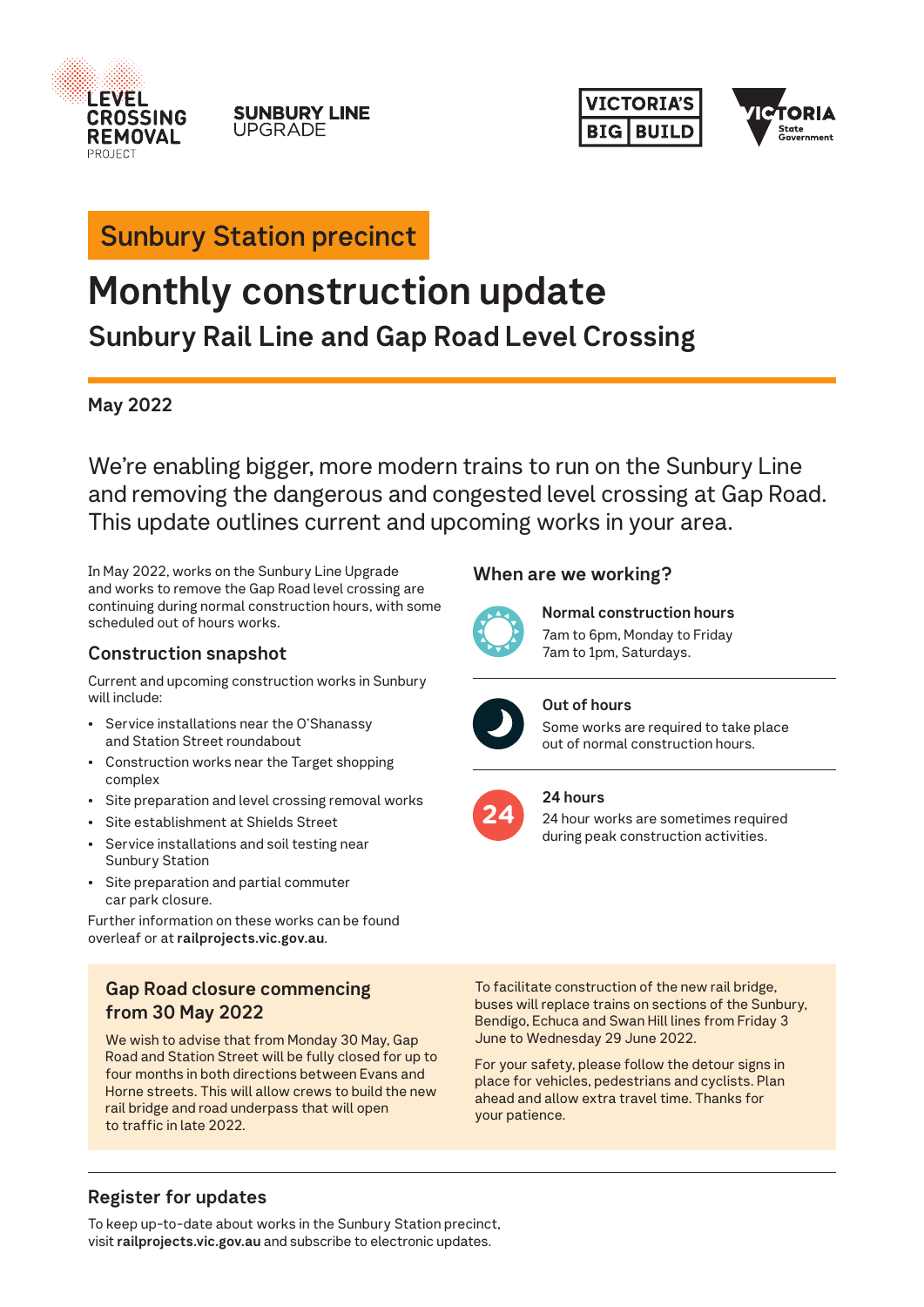# **Service installations**

# **Station and O'Shanassy streets**

#### Ongoing to mid-2022

- Non-destructive digging (NDD) works to expose underground services
- Excavating a large shaft on the corner of O'Shanassy and Station streets. This shaft will form the entrance for the tunnel boring machine that will tunnel from the intersection to the level crossing. This route will house new drainage under the road
- Delivering equipment to the worksite between 6am and 11pm on Tuesday 10 May 2022
- Tunnelling from the intersection will begin in mid-May, with overnight works taking place from Monday 23 May to late June 2022
- Works are expected to generate medium levels of noise and vibration, with intermittent periods of high-level noise.

# **Construction works near the Target shopping complex**

**Along Station Street and near the rail corridor**  Ongoing to mid-2022

- Continuing with the installation of a retaining wall along the rail corridor near Target
- Drilling piles using an excavator
- Pouring concrete to build the piles that will form the foundations of the retaining walls
- Installing precast concrete sleepers to create the walls
- Asphalting around the new Signalling Equipment Room (SER)
- Installing a fence around the SER and on top of the new retaining wall
- Constructing a new entrance/exit to the Target shopping complex on Station Street
- Excavating to install the base of the wall and pouring concrete to form the walls
- Installing drainage and backfilling
- Reinstating the garden bed with new plants and landscaping
- Works are expected to generate medium levels of noise and vibration, with intermittent periods of high-level noise
- The Target shopping complex car park will remain open, with directional signage and traffic management in place to assist with traffic and pedestrian movement during this time.

#### **Site preparation and level crossing removal works**

#### **Both sides of Gap Road and Station Street**

Ongoing to late June 2022

- Installing balustrade fencing and temporary lighting to secure the worksite and make it safe
- Road access will be closed from 30 May 2022
- The boom gates and pedestrian gates at the level crossing will be removed in early June, whilst trains are not running
- Works are expected to generate low levels of noise and vibration, with intermittent periods of high level noise.

#### **Site establishment**

# **Shields Street, Sunbury**

#### 10 May to 20 May 2022

- Installing a concrete foundation pad for construction machinery to use during major works in June
- Pouring concrete to form the foundation
- These works are expected to generate medium levels of noise and vibration.

# **Service installations and soil testing**

#### **Rail corridor between Gap Road and Sunbury Station**

#### Ongoing to late June 2022

- Installing communications and signalling services
- Trenching works and pit installation
- Installing cables and conduits underground
- Asphalting works to reinstate the car park surface
- Conducting soil testing within the rail corridor on Saturday 7 and Sunday 8 May 2022
- Works are expected to generate medium levels of noise and vibration, with intermittent periods of high-level noise.

#### **Site preparation and partial commuter car park closure**

#### **Sunbury Station car park**

20 May to 29 June 2022



- Preparing the area adjacent to the rail corridor, between Gap Road and Sunbury Station, for service installations in June
- NDD will be used to locate and expose underground services
- Excavating a large pit in the Sunbury Station car park to prepare for the installation of services under the rail line
- Storing plant and materials ahead of major works in June
- These works are expected to generate medium levels of noise and vibration
- From 20 May, 20 car spaces in the Sunbury Station car park along the rail line will be temporarily closed to enable these works
- From 23 May, a further 61 car spaces will be closed and from 3 June to 29 June 2022, a further 139 car spaces will be closed to support replacement bus operations
- Commuters can find all-day parking available in the Horne Street commuter car park to the west of the Station near Woolworths. All-day parking options are also available on surrounding streets.
- Lighting towers powered by generators are required during night works. Where possible, they will be positioned to face away from residential properties
- Works involve the use of NDD trucks, concrete trucks, excavators, cranes, a piling rig, hand tools, a jackhammer and other construction machinery
- Water carts will be used to dampen materials to minimise the spread of dust.

# **What to be aware of**

• Ground conditions in the local area may contain rock which, if encountered, will need to be broken to facilitate these works. Where possible, any rock-breaking activities will be contained to day shifts. However, undertaking rock-breaking activities at night may be unavoidable at times







- 
- 
- 
- 
- 
- 
- 
-